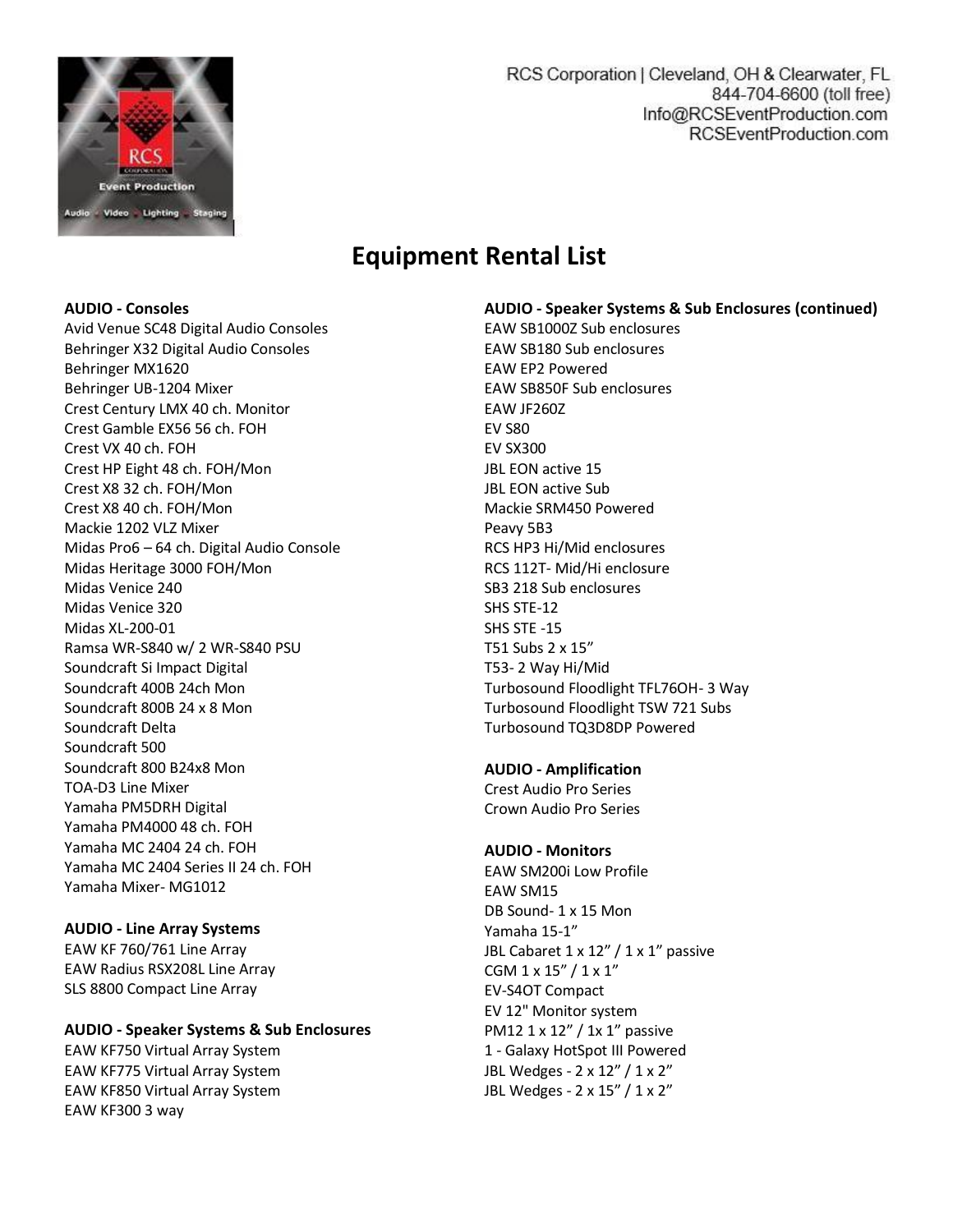

# **Equipment Rental List**

### **AUDIO - In Ear Systems**

Sennheiser E300-G3 IEM Systems Shure PSM900 IEM Systems Shure Wired IEM Packs

# **AUDIO - Wireless Microphone Systems**

Shure ULXD UHF Systems Shure ULX UHF Systems Shure UR4D+ Dual Channel Wireless Systems Shure UR2 Wireless Systems Shure UR1 Wireless Mic bodypack w/ lavalier Shure UA874US Active Antenna Paddles Shure UR4S Wireless Receiver to scan packs Professional Wireless Helical Antenna

### **AUDIO - Paging Horns**

EV ID-30CT Paging Horn Driver 1Atlas Sound CJ-46 Paging Horn-lens Atlas Sound PD-60 AT Paging Horn Driver JBL 3115 CS Loudspeaker Cobreflex III Paging Horns

### **AUDIO - Miscellaneous**

Multiple Mic, Stand, DI & Cables Packages Available Dynamic Process Racks Available

# **VIDEO - Projectors**

Sanyo PLC-XP200L 7000 Lumen Sanyo PLC –XF60A 6500 Lumen Eiki EK-302X 5000 Lumen Eiki LC-WN53200 3600 Lumen Barco IQ Pro G500 projectors 5000 Lumen Barco IQ Pro G350 projectors 3500 Lumen Sharp XG-V10WU Video Projector w/ lens 5000 Lumen Sanyo PLC-XP200L 7000 Lumen Sanyo PLC –XF60A 6500 Lumen

### **VIDEO – Projectors (continued)**

Barco Tele Zoom Lens Sharp AN-LV 80EZ Tele-Zoom lens Sharp AN-LV 55EZ Mid-Range Zoom Lens Sharp AN-LV 40EZ Standard Zoom lens Sharp AN-LV 36EZ Super Zoom lens Sharp AN-LV 26EZ Wide Angle Zoom lens Sharp AN-LV 18MX Wide Angle Fixed Lens Fly mounts & ceiling brackets

### **VIDEO - Screens**

11' x 20' Da-lite Fastfold 9' x 16' Da-lite Fastfold 7' x 12' Da-lite Fastfold 15' x 20' Screenworks 10.5' x 14' Screenworks 8' x 8' Da-lite Fastfold Screen 10' x 10' Da-lite Fastfold Screen 10' x 30' Da-lite Fastfold Screen Fast Fold dress Kits and Soft goods

# **VIDEO - Switching Systems**

Barco Image Pro II Roland VR-50 HD Analogue Way OctoFX OF802 Extron-DA5 1x6 RGBHV Video Distribution Amp Ross Synergy 100 Video Switcher and rack

# **VIDEO - LED Walls**

Absen A7 - Mobile Outdoor/Indoor

# **VIDEO - Monitors**

Flat Screen Monitor 65" Hitachi Flat Screen Monitor 50" Samsung Flat Screen Monitor 32" LCD Toshiba 27"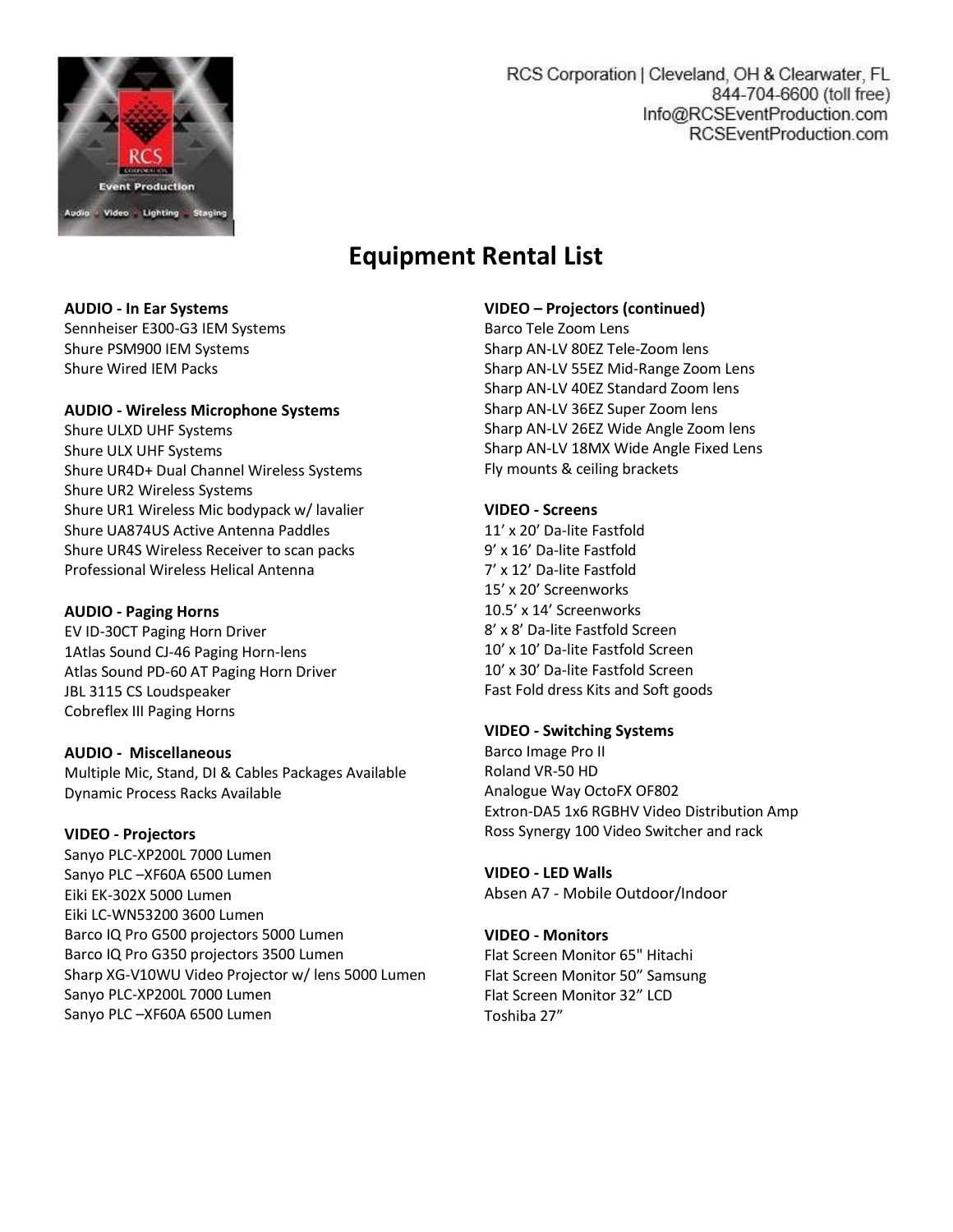

# **Equipment Rental List**

### **VIDEO – Miscellaneous**

Teleprompters Ikegami SD Cameras and CCUs Panasonic DVCAM video recorders Video Hum Eliminator EC 2000H Video Eliminator HEC 5000 RGB Spectrum 4 channel video splitter SDI to DVI Soft box lighting kit 8 x 10 tradeshow back drop popup step & repeat Processing Racks, baluns, adapter kits, carts, tripods, cables, rigging systems

#### **LIGHTING - Fixtures**

Martin Mac Viper Profile Martin Mac 2000 Profile Martin Mac 2000 Wash Martin Mac Aura Martin Atomic 3000 Strobe Beam 200 5R moving head ADJ Vizi Beam 5r Chauvet Rogue R2 9 x 15w LED Zoom Wash Clay Paky Stage Light 300 LED Strip Lights 40"-24 x 15 watt 13 Circuit 6' Mini Strip Elation Protron LED Strobes ACL Bars Data Flash AF 1000 8 Way Molefay 4 Lite Molefay Elation Cuepix WW4 LED Blinders LED Pars Par 56, 64- all types black & silver Par 20 Generic RGBAW 9x 15w LED Pucks ETC Source Four Pars ETC Source Four Ellipsoidal - 19,26,36,50 degrees Altman Shakespeare Ellipsoidal - 20, 30, 50 degrees 6 Lamp Bar Creative 6 Lamp Bar Tomcat 6 Lamp Bar Applied ETC Source 4s- 19,26,36,50 degrees Altman FC 1 Focusing Cyc lights

### **LIGHTING - Controllers**

Grand MA2 Full Avo "Pearl" High End Hog 3 IPC lighting consoles High End Hog 3 Fader Wing Martin M -Touch Jands ESP II Leprecon LP 612 Leprecon LP 3000 HES AF1000 Data Flash Controller ELO 16" touch screens

#### **LIGHTING - Dimmers**

ETC Sensor 72 x 2.4 K Leprecon 24 x 2.4K Leprecon 48 x 2.4K Leprecon LD360- 6 channel Lightronics RD121 dimmer racks Leviton/NSI –ND 4600 Programmable 12 x 1200w Behringer Dimmer rack

### **LIGHTING - Follow Spots**

Strong Super Trouper 2K Followspots Lycian 1267 Long Throw Followspots

### **LIGHTING - Truss**

12" box truss x 10' - Thomas, Tomcat, Applied 12" box truss x 2.5' - Thomas, Tomcat, Applied 12" box truss x 8' - Thomas, Tomcat, Applied 12", 16", 20", bases, base blocks, out riggers, stabilizers, corner blocks - Thomas, Tomcat, Applied 20.50" corner blocks - Thomas, Tomcat, Applied 20 Pre-rig x 93" Single Hung – Tomcat 20.50" box truss x 8' - Tyler Truss Versatruss 3 cord light weight x 6' 6" Versatruss corner sections 24" Base plates for plated 12 box truss Global truss, cords, plates, couplers, pins